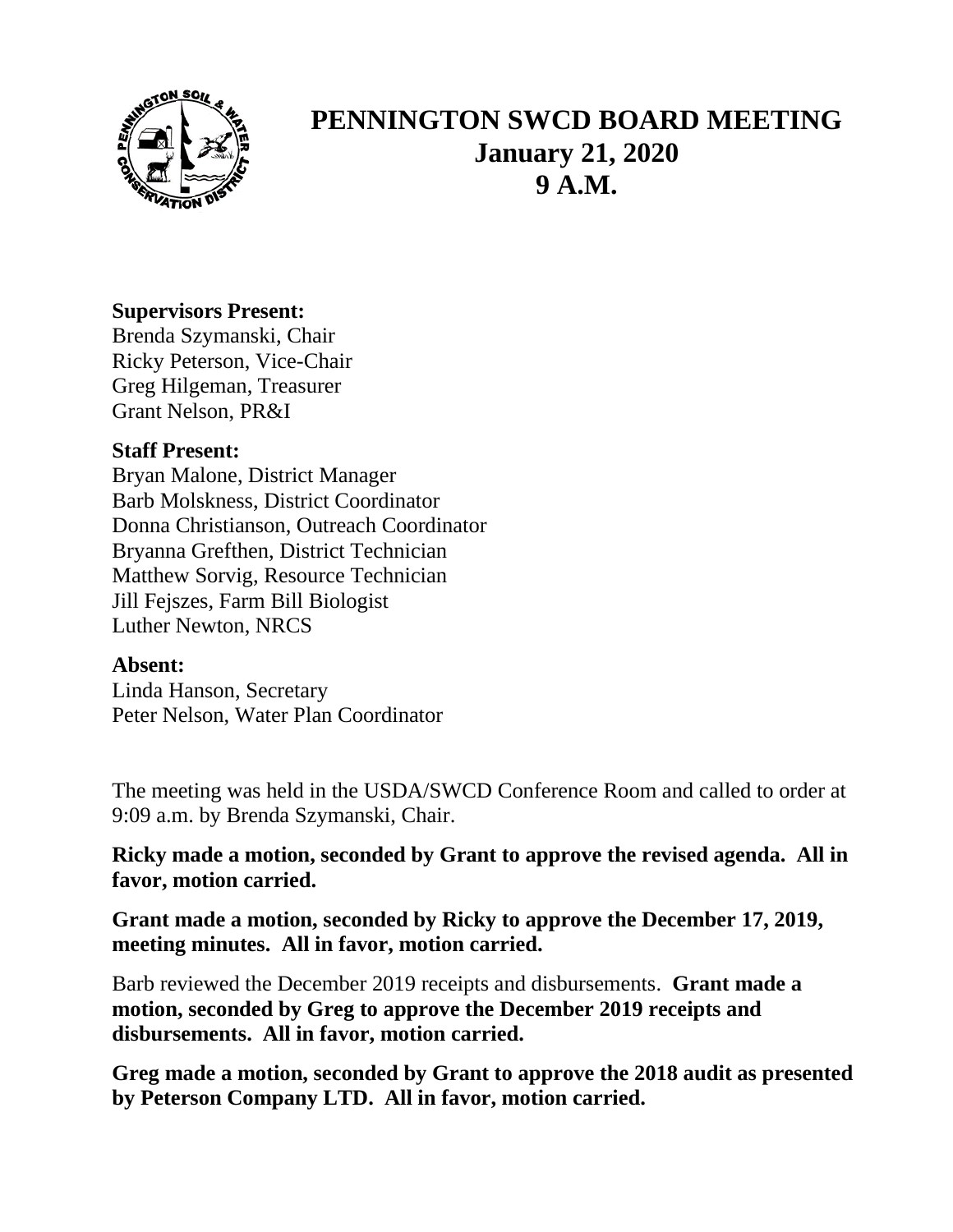January 21, 2020 Minutes

**Greg made a motion, seconded by Ricky to approve the 2019 audit bid from Peterson Company LTD in the amount of \$2,825.00. All in favor, motion carried.**

**Ricky made a motion, seconded by Grant to approve payment of the following bills:**

| <b>State Auditor</b>          | \$<br>59.50 |
|-------------------------------|-------------|
| <b>MN IT Services</b>         | \$<br>69.23 |
| <b>Verizon</b>                | \$<br>50.16 |
| All in favor, motion carried. |             |

**Greg made a motion, seconded by Grant to approve payment for the following dues:**

| <b>Area 1 MASWCD</b>                 | S  | 150.00   |
|--------------------------------------|----|----------|
| <b>Lakes Country Service Coop \$</b> |    | 106.00   |
| <b>MASWCD</b>                        |    | 3,036.44 |
| <b>NACD</b> (Gold)                   | \$ | 775.00   |
| All in farm mation counted           |    |          |

**All in favor, motion carried.**

**Greg made a motion, seconded by Ricky designating the following as "Official Depositors" for 2020: Northern State Bank, Wells Fargo, and Border State Bank. All in favor, motion carried.**

**Grant made a motion, seconded by Greg to set the supervisor compensation at \$75.00 per meeting. All in favor, motion carried.**

**Greg made a motion, seconded by Grant to use the IRS rate for mileage reimbursement. All in favor, motion carried.**

**Greg made a motion, seconded by Ricky to approve the following Buffer flatrate cost-share contract:**

**BFY 18-91 Craig Swanson \$ 600.00 All in favor, motion carried.**

The 2020 Planning Meeting is scheduled for Thursday, February  $6<sup>th</sup>$ , at the Red Lake Watershed District's Meeting Room. Agenda items include: Pennington County - Weed Inspector role as Bill Craig is retiring, Cooperative Weed Management Grant, office space for the District, and staffing for the Thief River and Red Lake River 1W1P.

Tentative dates for this year's banquet are April  $14<sup>th</sup>$  or  $16<sup>th</sup>$ . Barb will check on the availability of the Redeemer Lutheran Church and Putzy for catering. Suggestions for entertainment include the ladies' group from Hallock or the Woodpicks.